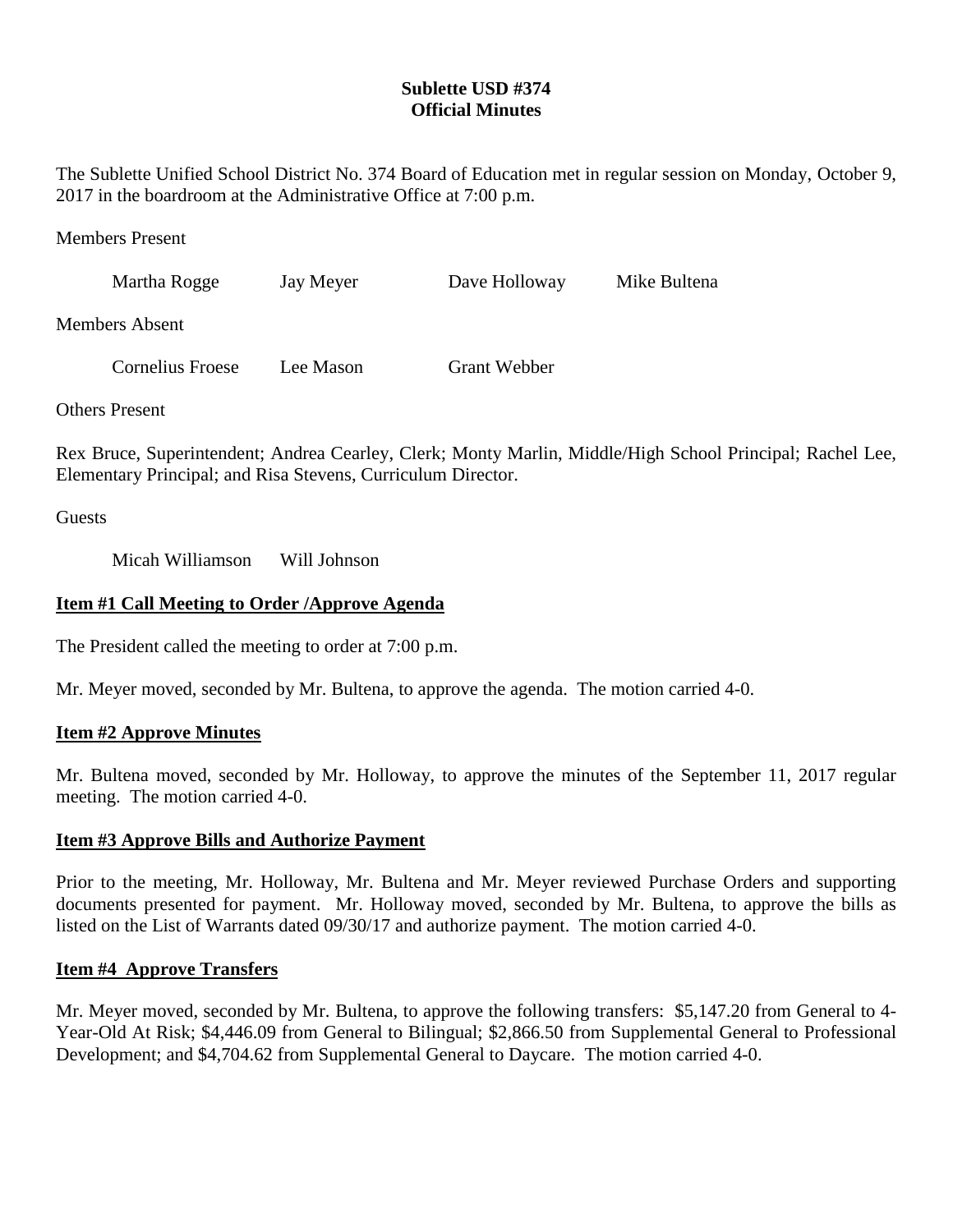Board Minutes Page 2 October 9, 2017

# **PUBLIC FORUM**

There was no public forum.

# **Reports**

#### Curriculum

Mrs. Stevens reported we will be in Year One of KESA (Kansas Education Systems Accreditation). She will be attending the KSDE Annual Conference in Wichita this week. She reported the new Math standards have been approved and next year the Language Arts standards will change.

### Principals

Mr. Marlin reported on the middle school Stuco leadership meeting and football homecoming activities. We will host the Hi-Plains League Volleyball tournament this Saturday. The League In-Service held in our district on October 2<sup>nd</sup> received very positive remarks from those who attended. Mr. Marlin introduced Will Johnson who was presented a check by Mr. Bruce for the shop auction proceeds which will benefit the new FFA/Vo-Ag program. Mr. Johnson thanked the board for their support as well as the new FFA members who helped with the auction.

Mrs. Lee presented a power point slide show which described in detail the Migrant, Dollar General, W.K. Kellogg Foundation and Playground grants which she applied for and received total grant money of \$32,500. These grants have helped with summer school, youth literacy, Kindergarten readiness and hopefully new playground equipment soon. She also praised her 6<sup>th</sup> grade Ambassadors who helped with the League In-Service held last week.

#### Activities Director

No report.

# SWPRSC/HPEC

Mr. Bultena reported on the HPEC meeting. Mrs. Rogge was unable to attend the SWPRSC Board meeting.

#### Superintendent:

Mr. Bruce thanked Mrs. Lee for her grant work and the Kindergarten readiness program. He also thanked Micah Williamson for her assistance and input with door security systems. Mr. Bruce plans to attend the KSDE Annual Conference this week in Wichita. Discussion was held and the board agreed to have our minutes published after they are approved at the next month's board meeting. He reported the 2016-2017 internal audit was completed last week with three audit exceptions. He discussed some differences in the Virtual School funding and the possible need to re-evaluate the program arrangement.